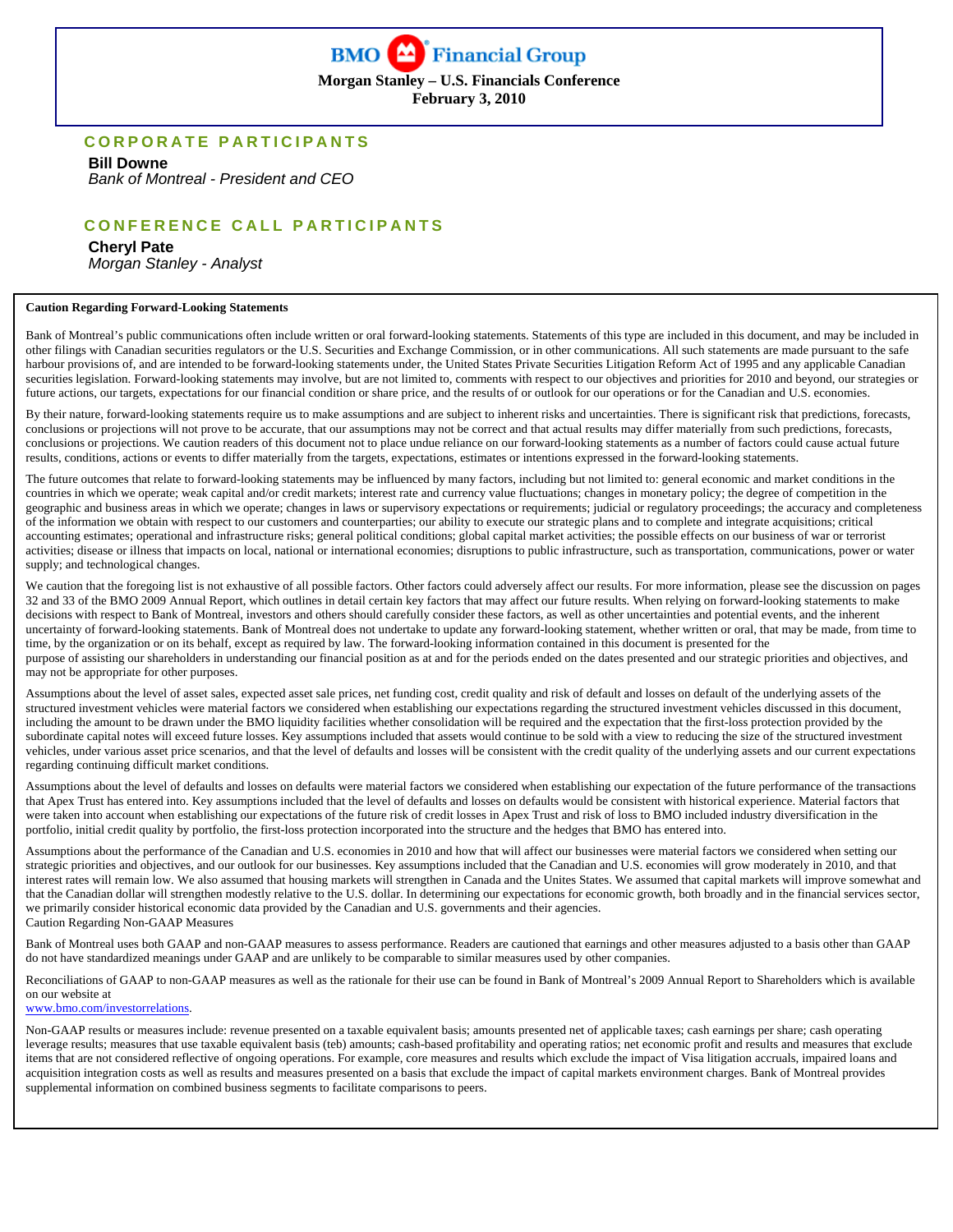#### **Cheryl Pate** *- Morgan Stanley - Analyst*

Okay, let's go ahead and get started. Good morning. I am Cheryl Pate, the Canadian banks analyst here at Morgan Stanley. Today, it is my pleasure to welcome Bank of Montreal Financial Group. BMO Financial is Canada's oldest bank and operates in four business segments, Canadian Personal and Commercial banking, US Personal and Commercial banking, Private Client Group and BMO Capital Markets.

BMO is focused on delivering a great customer experience and is well known for their strong credit management. Here to present today for BMO Financial is Bill Downe. Mr. Downe has been the Chief Executive Officer of BMO Financial since March 2007. Prior to his appointment as CEO, Bill was the firm's Chief Operating Officer with responsibility for all of BMO's operating units. Prior to his COO role, Bill served as Deputy Chair of BMO Financial Group and CEO of BMO Nesbitt Burns, in which he oversaw the Investment Banking Group, the Private Client Group and BMO's operations in the United States.

Bill serves as a member of both the International Monetary Conference and the Canadian Council for Chief Executives. Additionally, Bill served as President of the Federal Reserve Board, Federal Advisory Counsel from 2008 to 2009 having been a member since 2006. In the community, Bill has just ended his one-year term as Chairman of the Campaign Cabinet for the United Way of Greater Toronto. So without further ado, Bill.

#### **Bill Downe** *- Bank of Montreal - President and CEO*

Thanks very much, Cheryl, for your introduction and for the opportunity to be here today and good morning to all of you.

Before I begin, I'd like to mention that we are currently in our quiet period. Our first quarter ended January 31<sup>st</sup> and those results will be released on March  $2^{nd}$ . So my comments and the Q&A discussion will focus on our fiscal 2009 results and our strategy.

Also please note the caution regarding forward-looking statements on slide 1 for your information and further details about such statements are available in BMO Financial Group's public filings. All financial numbers in this presentation unless otherwise noted are in Canadian dollars.

My remarks today are going to highlight three things, the change that has been underway at BMO over the past 36 months as we've executed against our strategy; the tangible improvement in both operating performance and financial strength, which are a direct result of those changes. And the fact that we are well positioned for continued success in the future.

Getting started, I'd like to reflect briefly on how I view the coming changes to the global banking industry and what they mean to us at BMO. We are at a moment in time where a bank that is in a strong financial position and has a clear business strategy has the unique opportunity to grow. We at BMO are in this position because of good decision-making and a clear vision of how to compete and how to manage risk.

We are embracing global financial reform because we believe we will thrive in an emerging global market which will define the behavior of the most successful banks. And I might add, it is necessary and it's the right thing to do.

With that, let me start by highlighting BMO Financial Group's market position in the context of North American banking. I would characterize BMO as a well-capitalized strong North American player with concentrations of retail strength in Canada and the US Midwest, and a successful application of the universal banking model.

As you can see from our North American footprint, we have a wealth and capital markets presence across North America. We have deep roots in both of these markets, almost 200 years in Canada and over 125 years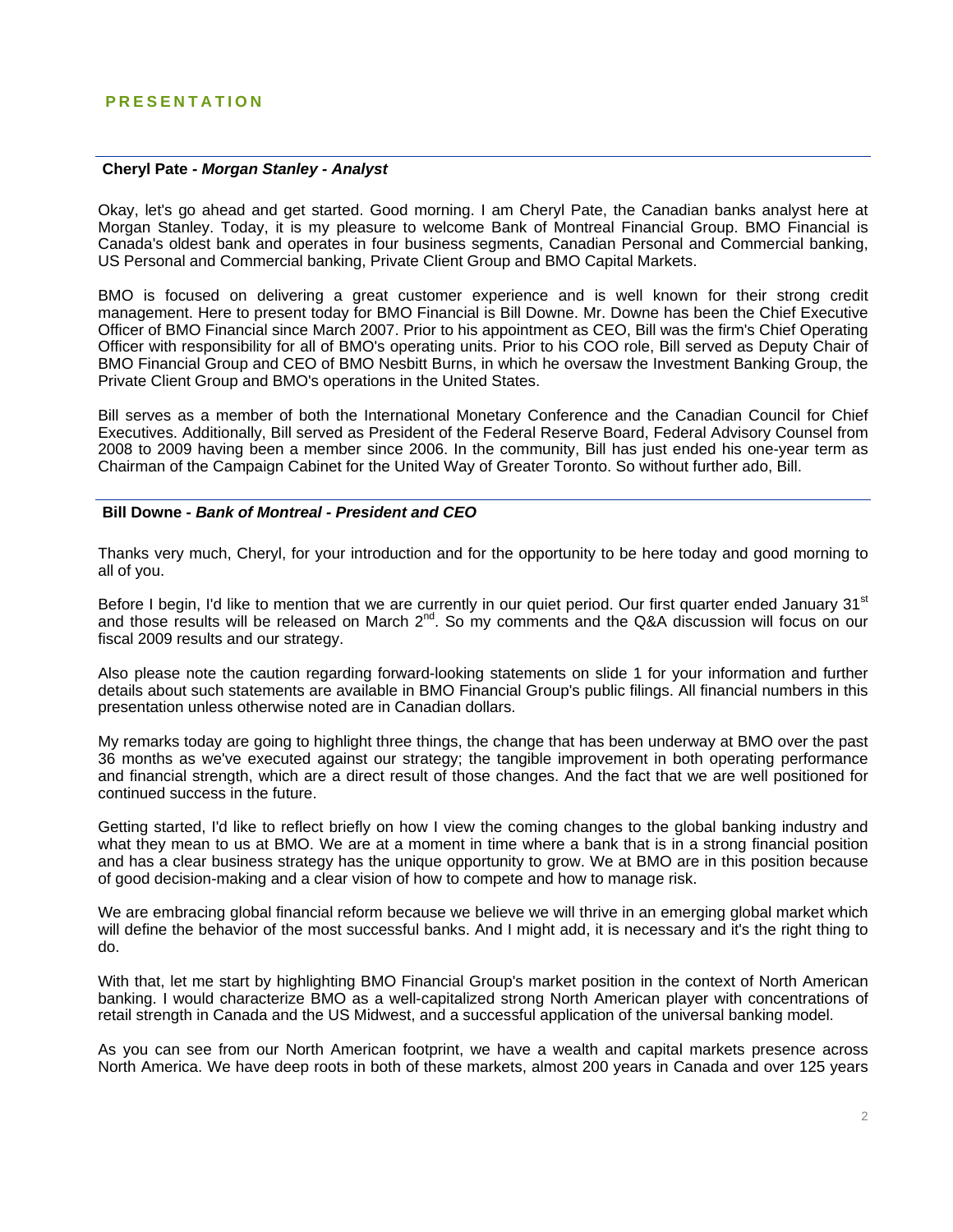in the U.S. Our P&C businesses are entrenched as a part of the fabric of their communities. In personal banking, we have a market share positions of over 11% in Canada and our retail deposit share in the Chicago market is number two.

In Canada, we have a powerhouse commercial banking business with a 20% market share. And given the current environment, we have an opportunity to replicate this success in the US Midwest where our share is lower. And I will have a little bit more to say about this in a few moments.

As measured by market capitalization, BMO today is the ninth largest bank in North America and we are one of the strongest. Our year-end ratio of tangible common equity to risk weighted assets was 9.2% and we serve more than 10 million personal, commercial, corporate and institutional customers operating under a single vision: to be the bank that defines great customer experience.

In fiscal 2009, which ended October 31, BMO's revenues increased 8.4% to \$11.1 billion. Net income was \$1.8 billion or \$3.14 a share on a cash basis including credit losses which as expected were higher for the year.

On an adjusted basis, cash net income was \$4.02 a share. Our year-end tier 1 capital ratio was 12.2% and we paid a \$2.80 per share dividend during the year extending our payment record to 181 consecutive years.

With credit losses elevated and our dividend maintained at 2008 levels, our 2009 payout was above our medium-term target range. That said, we expect that the payout ratio will come down in the next year. We've demonstrated the capacity to pay our dividend and I'd note that over the past 15 years, our common share dividend has increased at a compound annual rate of 10.8%.

2009 was a year of continued momentum for BMO, a reflection of the strength in our core businesses that has been emerging over a number of quarters and it was achieved despite the issues resulting from the economic environment. Our performance is attributable to the success against five priorities that we established in 2007 and our strategy of differentiating BMO and defining the customer experience.

We are providing a value proposition that is clearly higher touch and rooted in listening to and guiding customers to make sense of their choices. These priorities which I will reference through my remarks are maximizing our earnings growth in our North American P&C businesses by focusing on customer experience and sales force productivity; accelerating the growth of our wealth management business by providing clients with exceptional advice emphasizing retirement and financial planning; delivering strong stable returns in capital markets by providing highly targeted solutions to core clients everywhere we compete from a single integrated platform; growing our businesses in select global markets to meet our customers' expanding needs; and sustaining a culture that focuses on customers, high-performance and our people.

Our success against these priorities is evident across all of our operating groups and let me address each business in turn. Note that BMO employs a methodology for segmented reporting purposes whereby expected credit losses are charged to the operating groups quarterly and the difference between expected loss and actual provisions is charged to corporate. Actual credit losses by operating group are disclosed separately.

I'll begin with P&C Canada which is BMO's largest business and the biggest generator of revenue and net income. The group has over 16,000 employees, serving seven million customers with a national footprint of 900 branches and over 2000 bank machines. In 2009, P&C Canada's earnings increased over 15% to \$1.4 Billion representing approximately 47% of the bank's revenues. We are delivering strong results by differentiating our business from our competitors with a clear focus on one vision and one brand promise and it starts with the customer.

Revenue growth was 8% year-over-year while expenses were up 4%. Our cash productivity ratio was 53.9%, a 220 basis point improvement from a year ago and personal loan growth was 4.2% and deposits were up 13.6%.

In line with our strategic priority to maximize earnings in our P&C businesses, we aim to succeed in the Canadian market through the quality and consistency of our customer service and through the productivity of our sales and distribution network. Today, we are better at identifying what customers want and need, and we are getting offers to the market faster and in a more straightforward way.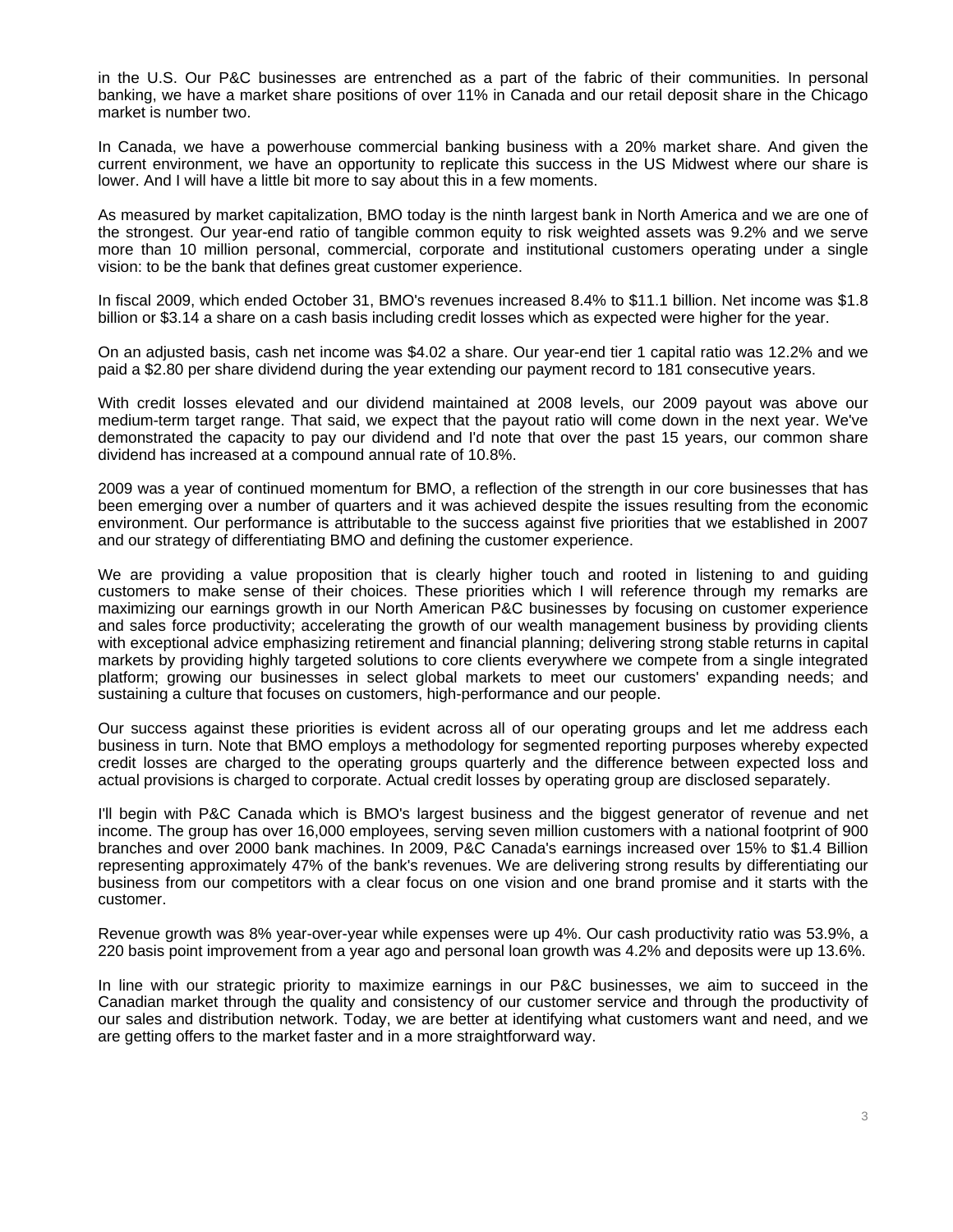As an example, we simplified and enhanced our entire suite of credit card products this year including the introduction of a no fee card, delivered more rewards and make it easier for customers to choose the card that meets their needs.

Our distribution investments have been targeted to capitalize on the highest value opportunities. Since 2006, we have built 51 new branches and redeveloped or renovated approximately 170 more. Also, aligned to our brand promise of providing the clarity that our customers want, we are simplifying processes, and leveraging technology to improve the customer experience, to free up front-line capacity and to reduce operating costs.

There are four measures that we use to track progress against our strategy and to compare P&C Canada with our five main competitors; growth in revenue, growth in net income after tax and personal and commercial customer loyalty both measured by net promoter score. We have improved in each of these measures narrowing the gap to exemplar. At the end of 2007, we ranked fifth in both revenue and net income growth. By the end of 2009, we had moved up to second in revenue growth and first in net income growth. And in customer loyalty for both our personal and commercial businesses, we have materially improved our scores and narrowed the gap to exemplar.

With P&C Canada, we built a franchise that sets the tone for our entire Company and reflects how we intend to compete across all our businesses. We are well positioned to continue growing and delivering value to shareholders and customers.

Our U.S. P&C business, Harris, serves more than 1.2 million customers in select Midwest markets. We are based in Chicago which is by far our largest market. We have a comprehensive and increasingly integrated distribution network that includes 280 branches, a dynamic online platform, and more than 650 bank machines. We are ranked in the top three for retail deposit share in most markets where we compete.

Revenues in this business grew steadily in recent years reaching US\$973 million in 2009, a 9% increase after adjusting for the impact of impaired loans and proceeds from the Visa IPO in 2008. Cash net income, adjusted for the impact of credit costs and other items, has remained relatively consistent over the past five quarters.

Cost control is an enterprise wide initiative for BMO and a focus across all businesses in the organization. We are committed to expense management and we haven't shied away from tough decisions. This is evident at Harris where we had positive cash operating leverage of 1.6% in 2009 resulting from expense controls and an 11% reduction in active workforce. However, non-performing loans and the cost of managing them have increased and will continue to mute reported profitability.

That said, our results reflect steady progress across a number of performance measures. Our retail net promoter score is high and continued to increase reflecting the renewed customer focus that characterizes all of our businesses. And in 2009, Harris ranked number one in the US Midwest region for customer satisfaction in retail banking under the J.D. Power & Associates award  $1$ .

Deposit growth has been strong and steady in 2009. Harris has maintained its number two rank for retail deposit share in the Chicago metropolitan market and grew 7% while larger banks shrunk.

Harris has benefited from significant internal changes. We have overhauled the operating platform, brought in new leadership and hired new talent. Our particular internal focus right now is on our commercial banking business.

As I noted earlier, our commercial banking share in the US Midwest is lower than it is in Canada and we have a great opportunity to improve. Today our leadership teams at Harris and BMO Capital Markets are working together to reorganize under a more integrated commercial banking strategy, one that best aligns our people and capital for the client potential.

<sup>&</sup>lt;sup>1</sup>Harris is ranked "Highest in Customer Satisfaction with Retail banking in the Midwest Region in a Tie". Visit jdpower.com for more information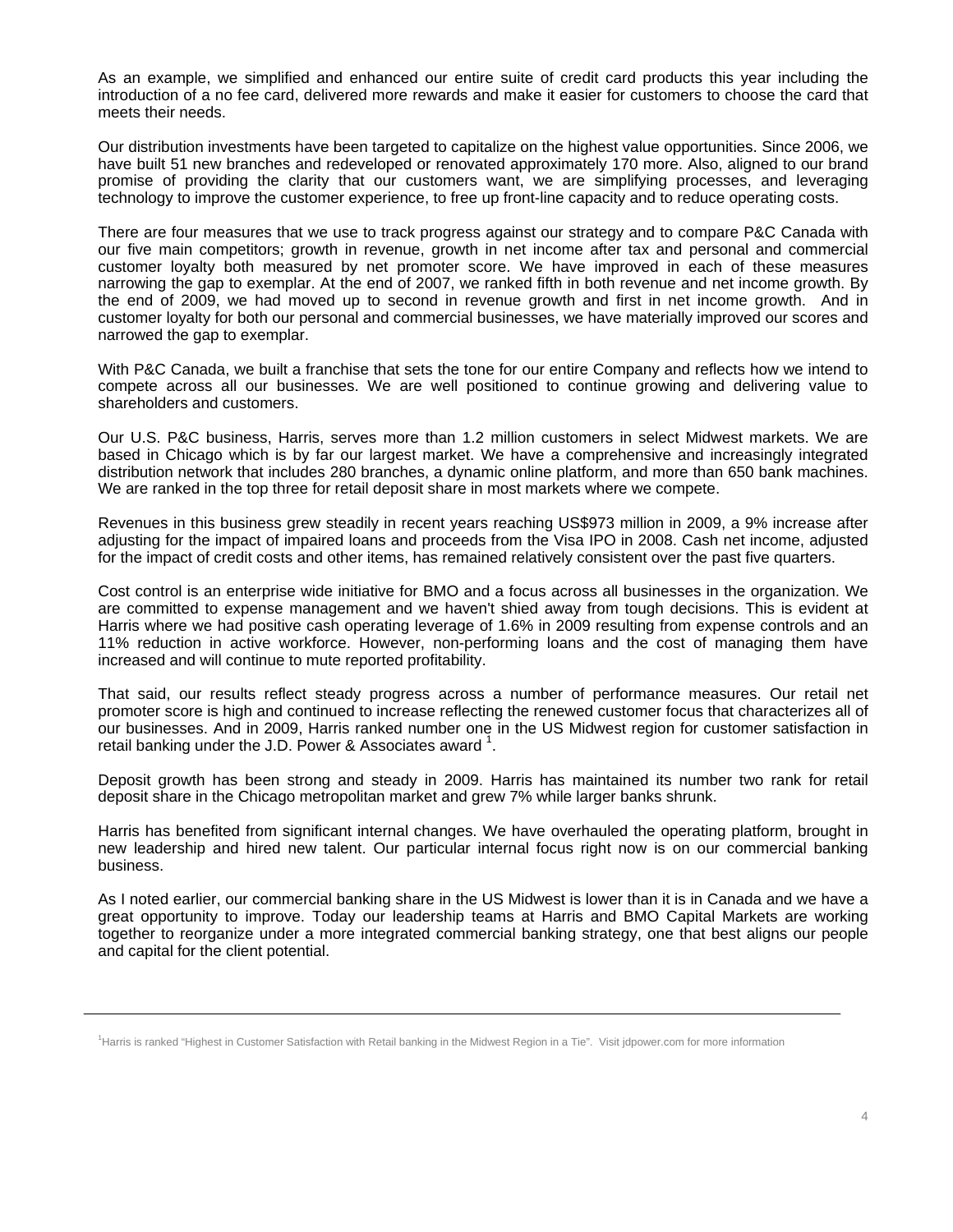This initiative comes at a time when the Chicago market is undergoing enormous change. The competitive dynamic is shifting as a consequence of the number of regulator-initiated consolidations and as a result, we have an opportunity to increase Harris' size and momentum in the market. We intend to leverage our established platform to take advantage of an environment where many traditional competitors are sidelined or distracted.

We are increasing our focus on advisory roles with large corporate clients and we are planning to efficiently address a much larger client base. This initiative is expected to drive our commercial market share, lower costs, and improved returns in the business. It's also expected to help build the pipeline of investment banking opportunities for BMO Capital Markets.

The earnings capacity of Harris' core business will become evident as the economy recovers and the commercial strategy kicks in. Over and above organic growth, Harris is also uniquely positioned to capitalize on the changing competitive environment through acquisition.

Turning now to our Private Client Group, this business provides a broad offering of wealth management insurance to a full range of client segments from mainstream to ultra high net worth as well as institutional markets. With access to BMO's broad client base and distribution network in Canada and the United States, the business also has significant scope for expansion.

PCG offers a planning and advice based approach that integrates investments, insurance, specialized wealth management and core banking solutions. Our brand prestige, recognition and trust have contributed to a strong national presence in Canada as well as a growing national presence in the U.S. concentrated on major urban markets.

2009 revenue was just over \$2 Billion, reflecting a reduced level of assets under management and administration which is really a function of the 2008 decline in global equity markets. However, with the improvement of markets throughout 2009, the revenue trend reversed in the second half of the year with Q4 improving 5% quarter over quarter.

Private Client Group earned \$381 million in the year which was a good result and in line with our expectations. Assets under management and administration finished at \$239 billion and resumed growth in the fourth quarter.

In 2009, in line with our priority to accelerate growth by providing clients with the best retirement and financial planning advice, we made a strategic acquisition adding 400,000 insurance clients and 300 new employees under the umbrella of BMO Life Assurance. The business is an excellent addition to our wealth management offering and has substantially accelerated our wealth strategy. We now have a stronger more comprehensive product lineup for our customers, an excellent direct marketing channel and most importantly, access to a managing general agent distribution channel across Canada that has a network of 5,000 advisers.

We are already seeing the impact of BMO's brand on the business and good receptivity in the distribution channel and excellent customer response.

As I highlighted earlier in reviewing our strategic priorities, we are committed to growing our business in select global markets to meet our customers' expanding needs. In 2009, we strengthened our commitment to Asia with the official opening of BMO's expanded China headquarters in Beijing.

China remains a key differentiator for us and a strong option for future growth. The country shows a prolonged trend of wealth accumulation and BMO has an enviable position there. We've built an excellent long-term platform for growth which began with the first recognition of the PRC 20 years ago and this initiative is expected to drive business for all four operating groups.

Our fourth business group, BMO Capital Markets, is probably the one best known to many of you in the room. It provides a full range of products and services to corporate, institutional and government clients. It is our second largest contributor to earnings representing approximately 31% of 2009 revenue.

We operate from 27 offices on five continents including 14 in North America with a full offering. Investment and corporate banking services including equity and debt underwriting, corporate lending and M&A. And Trading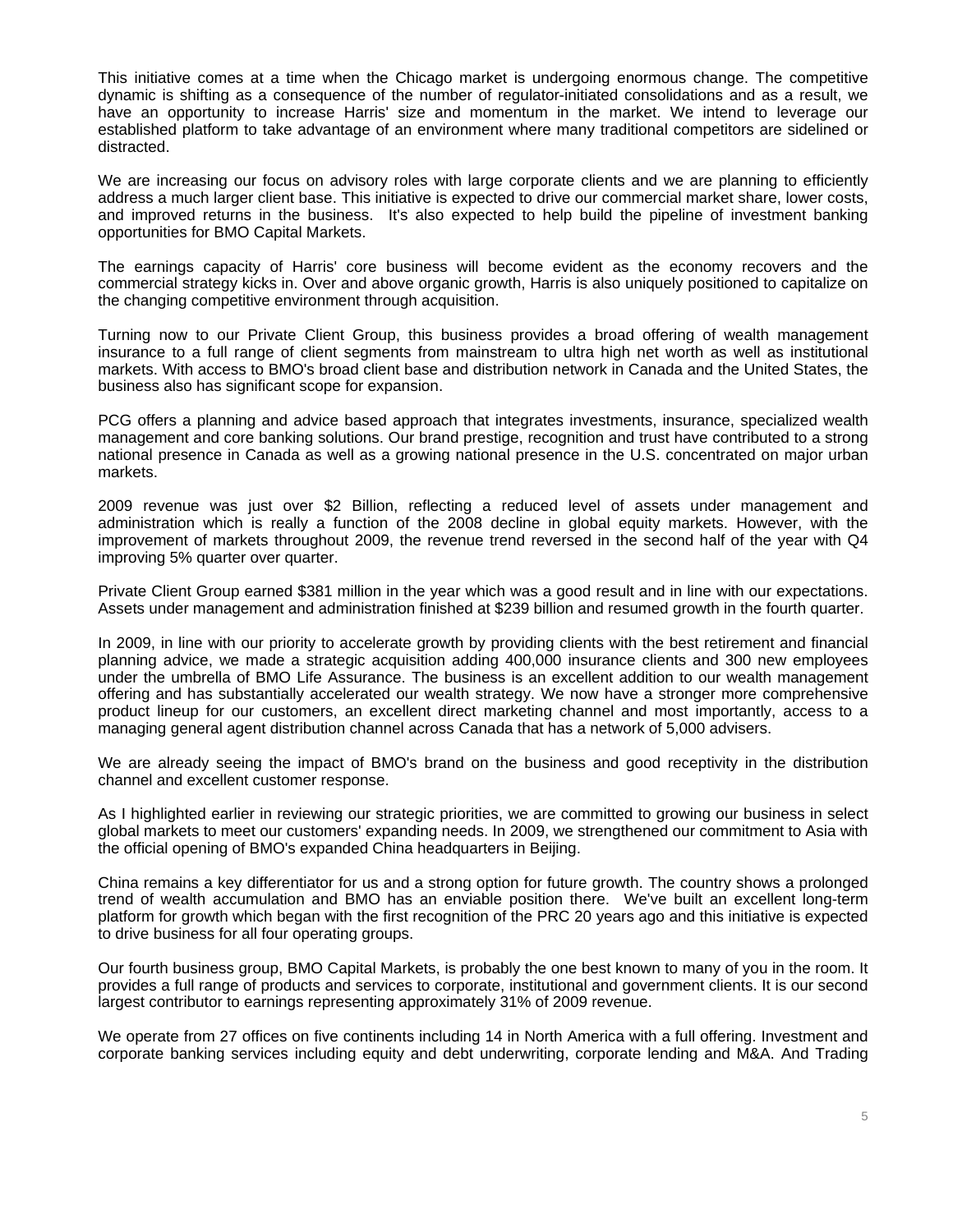products including Treasury and market risk management, foreign exchange and institutional debt and equity research sales and trading.

For the 29th consecutive year, we were ranked number one for Canadian Equity Research by Brendan Wood and our goal is to be a top three provider for Canadian equities worldwide. In the United States, we plan to move up in the rankings. We now have 31 analysts covering 480 U.S. issuers; including inter-listed stocks, we now cover 580 companies that are registered on U.S. exchanges. We are fully integrating our research efforts so that our U.S. investor clients are able to access coverage of 915 companies covered by 62 analysts.

2009 was an excellent year for BMO Capital Markets with revenue reaching \$3.5 billion, net income of approximately \$1.1 billion and the ROE is 16.4%. Our performance reflects the strong diversified revenue flows of the business. The low interest rate environment coupled with our strong liquidity and capital positions, have allowed us to benefit from interest-rate-related trading opportunities throughout the year.

I should note the net income from this source is expected to moderate but the steady improvement in the North American economy should lead to other capital markets opportunities; most notably, corporate finance and equity underwriting.

We've implemented a comprehensive strategy designed to produce an attractive sustainable risk-return profile for this business with high-quality earnings over the course of the business cycle and a target average ROE in the high teens. Our strategy embraces BMO's company-wide focus on the customer. We are focused on meeting our objective of building client relationships that encompass multiple offerings.

We are optimizing our business to achieve the right scale and risk return profile. We have downsized or exited some businesses while investing in others. We have reduced our off-balance sheet exposures and run rate expenses and we will continue to build strong risk management capabilities through solid internal partnerships and enhanced risk transparency.

Let me now spend a few minutes reviewing credit. Our provision for credit losses in 2009 came in at \$1.6 billion and was in line with our expectations. Gross impaired loans remained high reflecting where we are in the cycle. We are actively managing our US book and expect that, as we go through 2010 and 2011, these levels will decline.

Negative migration is moderating and we are confident that the strength of our core business earnings can absorb our credit losses through the cycle. We expect to demonstrate once again in this cycle why we have earned such a strong reputation for credit management in the past. This has long been a core strength of BMO.

Overall, we expect provisions to remain elevated in 2010. However, we see credit stabilizing and our outlook for this year could have a little upside.

We continue to maintain a very strong balance sheet. As I highlighted earlier, our year-end Tier one capital ratio was 12.2%, our tangible common equity to risk weighted assets ratio was 9.2%.

Until there is regulatory certainty with respect to global capital standards, excess capital will weigh on our ROE. That said, we wouldn't apologize for building levels of capital that we consider prudent, given the uncertainty of the markets in the last couple years.

Obviously the U.S. banking industry remains challenged. The pace of closures has been the fastest in 17 years and the restructuring process is just ramping up. While we still don't know exactly what the final language and mechanisms of regulatory reform will look like, I am confident in saying that they will give rise to potential opportunities for banks that have strong balance sheets, good core business performance and a firm foothold in attractive U.S. regional markets, like BMO Financial Group.

We are looking at all opportunities in the market today and expect more to emerge. And as we've recently demonstrated, we have an opportunistic strategy to strengthen our business through a number of transactions:

As I referenced earlier, our insurance acquisition significantly expanded our scale and insurance capabilities.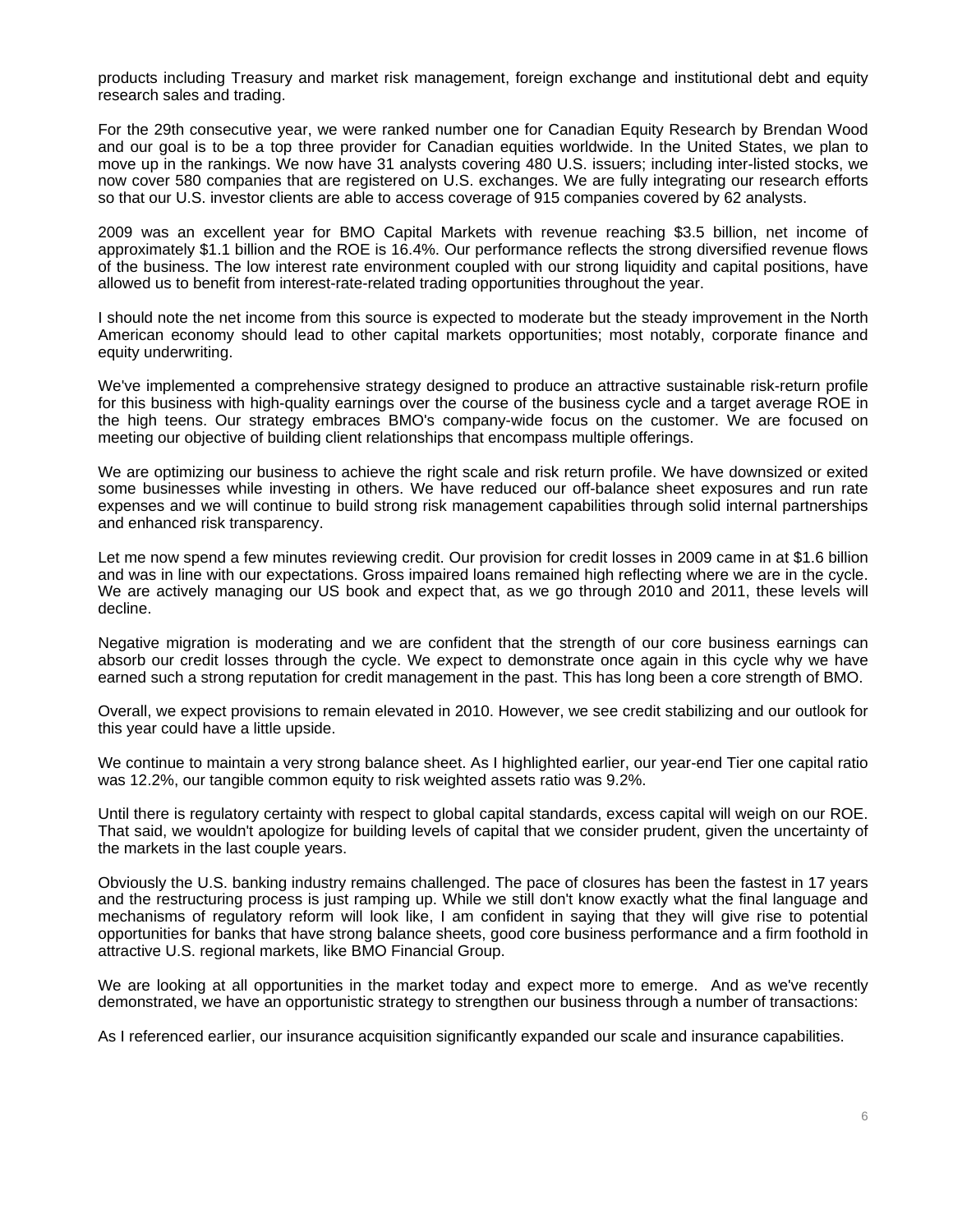We recently strengthened P&C's North American corporate card business with the acquisition of Diners Club North America, to combine enhanced reporting with MasterCard acceptance for commercial customers and this now makes us the fifth largest commercial card issuer in North America.

We've been in the municipal bond business since the founding of Harris Bank and in 2008, we completed an acquisition that makes BMO Capital Markets the sixth largest bank-qualified municipal bond dealer in the United States, and the largest in Illinois.

In 2009, we became the first Canadian bank to launch ETFs. We recruited a top management team to secure expertise and knowledge in this space and, to date, we have launched 22 new funds.

Finally, we recently expanded our existing securities lending business acquiring a specialized team from one of our long-term clients.

More broadly, as we look ahead, we are excited about the platform we have established and the opportunities that it presents.

We have a clear North American growth strategy supported by a strong customer base. We have a growing global presence to support those customers and new ones. Our financial position is very strong providing significant flexibility. Our risk management is proactive, independent and disciplined. And have a strong commitment to all stakeholders including customers, shareholders and employees.

Before I invite your questions, I'd like to conclude with a final thought. The gains we have made in our core businesses over the past three years reflect the fact that we have supported our customers. This success is attributable to the fifth strategic priority: a commitment to sustain a culture that focuses on customers, highperformance, and our people.

There is a huge amount of energy that we've put behind the customer promise and it's more than I can recall in the time that I've been with the company. It is coming through both in customer and employee feedback and most importantly, it's coming through in our core earnings and we are well positioned to generate superior performance.

Thank you for your attention. Cheryl, I am happy to take questions.

# **QUESTION AND ANSWER**

#### **Cheryl Pate** *- Morgan Stanley - Analyst*

Well, I'll go ahead and kick off the questions and then we will open it up to the floor. Bill, I know one topic that is sort of top of investors' minds these days is the regulatory front. I'd be interested in hearing your initial thoughts on some of the new Basel proposals. Canadian banks in general have been held to an assets to capital multiple as part of the regulatory environment and have managed quite well through the current credit cycle. Maybe we can spend a little bit of time on the leverage ratio in particular.

#### **Bill Downe** *- Bank of Montreal - President and CEO*

Yes, I think the debate about global regulatory reform as I said in my comments, is a healthy one. We have come through a period where a great deal of confusion in the market has come from just a lack of understanding of risk and return. And the fundamentals of banking I think are coming back to the floor and that is where the debate in this whole regulatory environment is emerging from.

This year, with the impact of the G20 agreement, which I believe is necessary on a global basis, we are actually going to see a much more transparent comparison of banks and bank capital between Europe and North America. I think that's going to be very helpful to investors.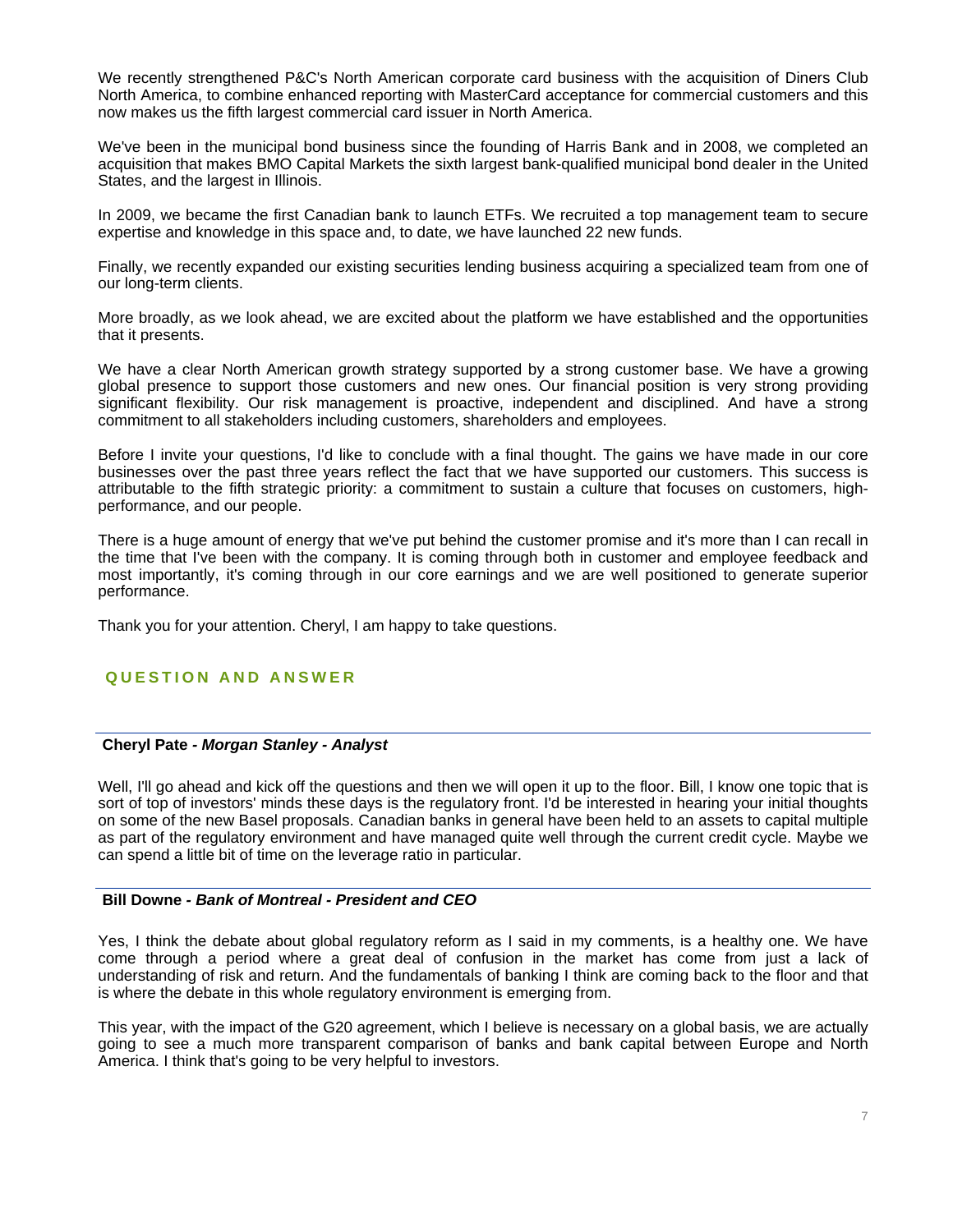In thinking about the management of the bank, and this goes back to the early '90s when we saw a very serious credit impact of real estate revaluations, principally in the United States, we've taken a philosophy of combining the science of portfolio management - understanding what contribution to risk is and the allocation of capital using expected loss in the measurement of businesses period to period - but retaining some of the basic common sense standards around credit extension.

So you mentioned leverage ratio. I think maintaining a leverage ratio is a sensible thing to do. I think it's served both Canadian and US commercial banks extremely well and I think it will be beneficial to see it applied in other jurisdictions.

In Europe, it is going to be very difficult to get to that kind of a framework in the short-term. So I think that we have to recognize this process is going to be spread out over two or three years. The advantage that I think we have is we start with a strong capital base on those measurements but we also have run the bank with an adherence to fundamentals and that shows up in the way that credit is granted.

In the Canadian market, we have the benefit of a very stable portion of our balance sheet constituted of home mortgages. And because under the home mortgage scheme, anything that is in excess of an 80% loan to value has to be insured, high ratio mortgages provide a good opportunity for new entrants to the market without providing additional risk to the banking system.

And while house prices in Canada have been quite high in recent periods, the leverage level of the Canadian consumer is actually quite low. So there's higher net worth in households.

We have taken some proactive steps with respect to credit in the last 18 months and I think it's going to be a differentiator. In the area of high ratio mortgages, we've spent a lot of time counseling customers and I'm happy to say that 80% of the insured mortgages that we have written have five-year fixed terms. And we've actually put a lot of effort into helping our customers think through the implications of what will happen when interest rates rise.

18 months ago, we stopped providing automated approvals for revolving credit to people who opened high rate mortgages and that's not something that is common across the market. We continue to look at net worth in all consumer loan applications and that is something that 20 years ago I think was common to all banks. It isn't really a test that is used in most processes today but I think in times of instability, it's the capacity of the customer to make those payments and my view is that people who can afford to make their payment even if the value of their property drops, have a vested interest in maintaining both the relationship with the bank and their own credit standing.

So I think that there is a combination of the science that we all use in portfolio management and common sense in banking that is what is creating this debate between legislators and regulators. And I think it is a healthy debate and I think that we are well served by it.

## **Cheryl Pate** *- Morgan Stanley - Analyst*

Great. Okay, let's open up to the floor for questions.

## **Unidentified Audience Member**

Does Canada have the same delinquency on home mortgages that the United States does? I just don't know.

## **Bill Downe** *- Bank of Montreal - President and CEO*

It's a fraction.